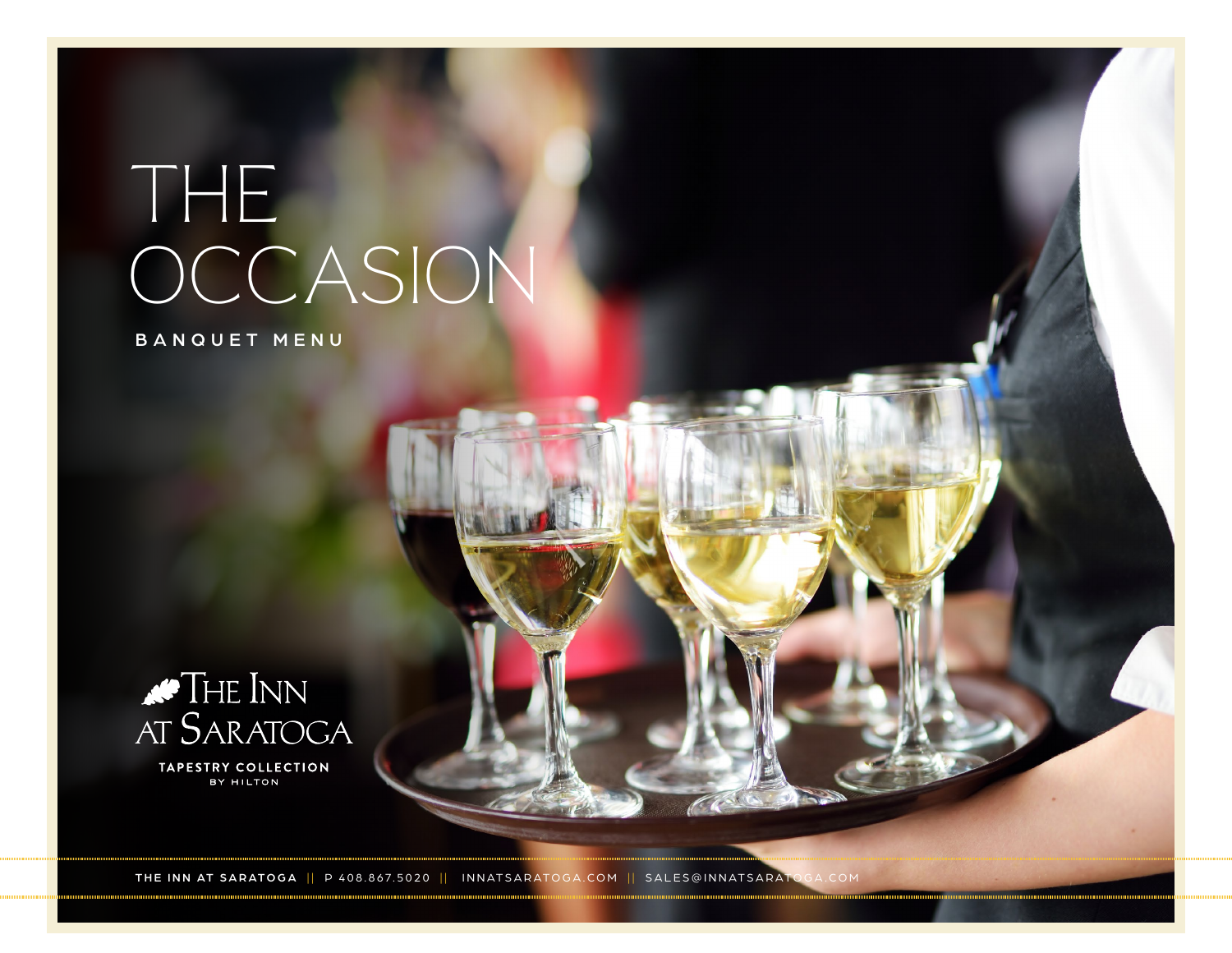# BREAKFAST

MINIMUM OF 10 GUESTS • PRICED PER PERSON.

# CONTINENTAL BREAKFAST 30

diced fresh seasonal fruit freshly baked morning pastries fruit preserve, butter fresh squeezed orange juice freshly brewed regular and decaffeinated coffee from cat & cloud in santa cruz, ca and an assortment of dammann hot tea

# EXECUTIVE CONTINENTAL BREAKFAST 34

diced fresh seasonal fruit house-made granola, 2% milk assorted yogurts freshly baked morning pastries fruit preserve, butter fresh squeezed orange juice and cranberry juice freshly brewed regular, decaffeinated coffee and assortment of hot tea

# EUROPEAN BREAKFAST 40

greek yogurt parfait, blueberries, toasted walnuts, local honey seasonal berries freshly baked croissants assorted artisanal cured meats, artisanal local cheese cage free hard-boiled eggs freshly baked egg frittata, smoked ham, asparagus, oven dried tomato, fresh mozzarella rustic country breads fresh squeezed orange juice

freshly brewed regular, decaffeinated coffee and assortment of hot tea

ENHANCEMENTS The selections are crafted to add to any buffet selection and are not available à la carte. Quantities are based on the guaranteed number for buffet. Priced per person.

SMOKED SALMON assorted bagels, cream cheese, tomato, onion, capers, hard boiled eggs, lemon 8

BREAKFAST CROISSANTS scrambled eggs, grilled smoked ham, swiss cheese 8

OVERNIGHT OATS apples, coconut, citrus, oat milk 8

BREAKFAST FRITTATA choose one: vine ripe tomato, basil, caramelized onion, goat cheese / apple wood smoked bacon, spinach, chive, parmesan 8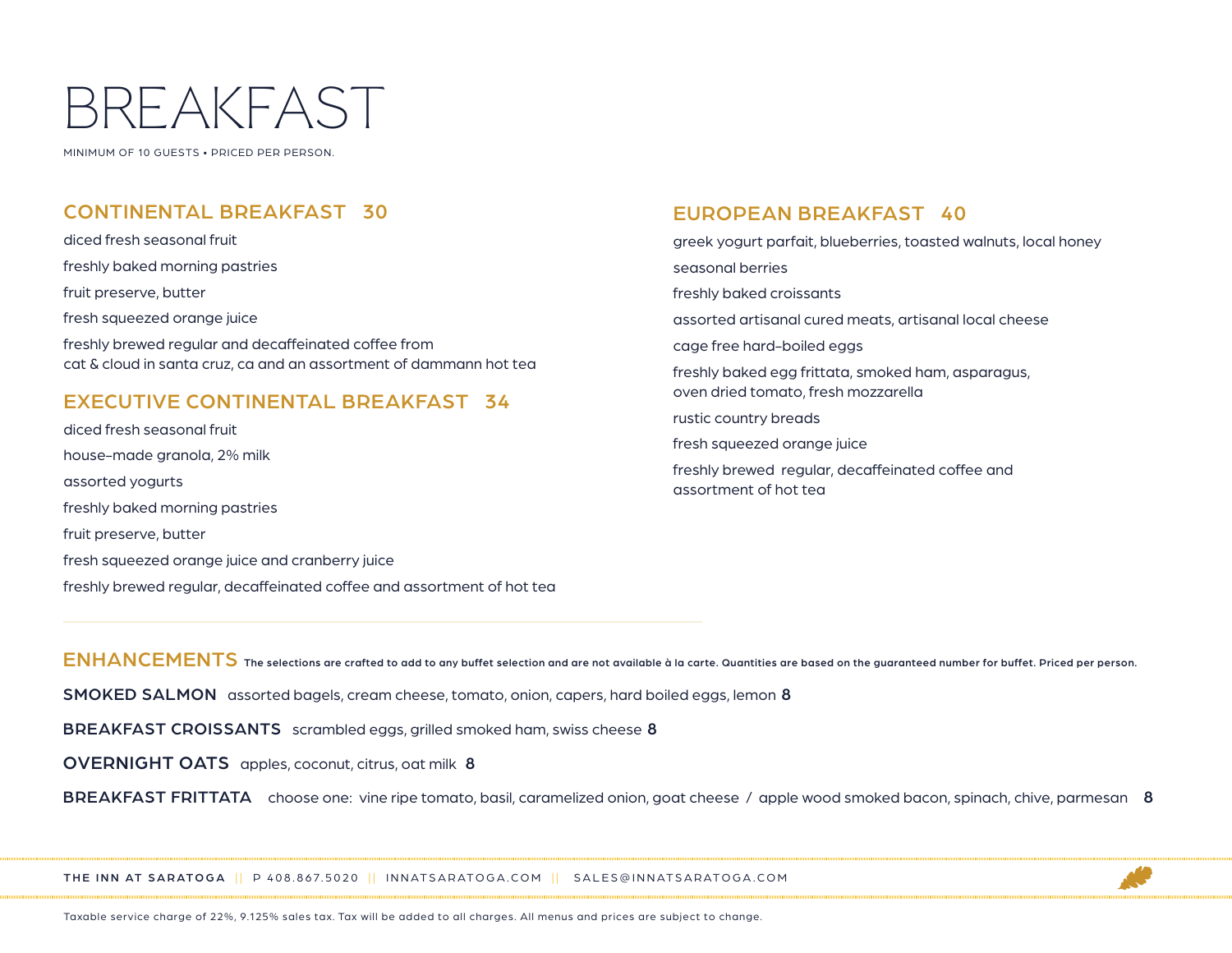

PRICED PER ITEM UNLESS OTHERWISE NOTED

WHOLE FRESH SEASONAL FRUIT 4 ASSORTED BAGS OF POTATO CHIPS 4 ASSORTED GRANOLA BARS 4 ASSORTED INDIVIDUAL YOGURTS 4 INDIVIDUAL GREEK YOGURT PARFAIT, LOCAL HONEY, BLUEBERRY, TOASTED WALNUTS 8 ASSORTED BAGELS & CREAM CHEESE 70 PER DOZEN ASSORTED MINI MORNING PASTRIES 70 PER DOZEN ASSORTED MINI MORNING MUFFINS 70 PER DOZEN ASSORTED GOURMET COOKIES 50 PER DOZEN





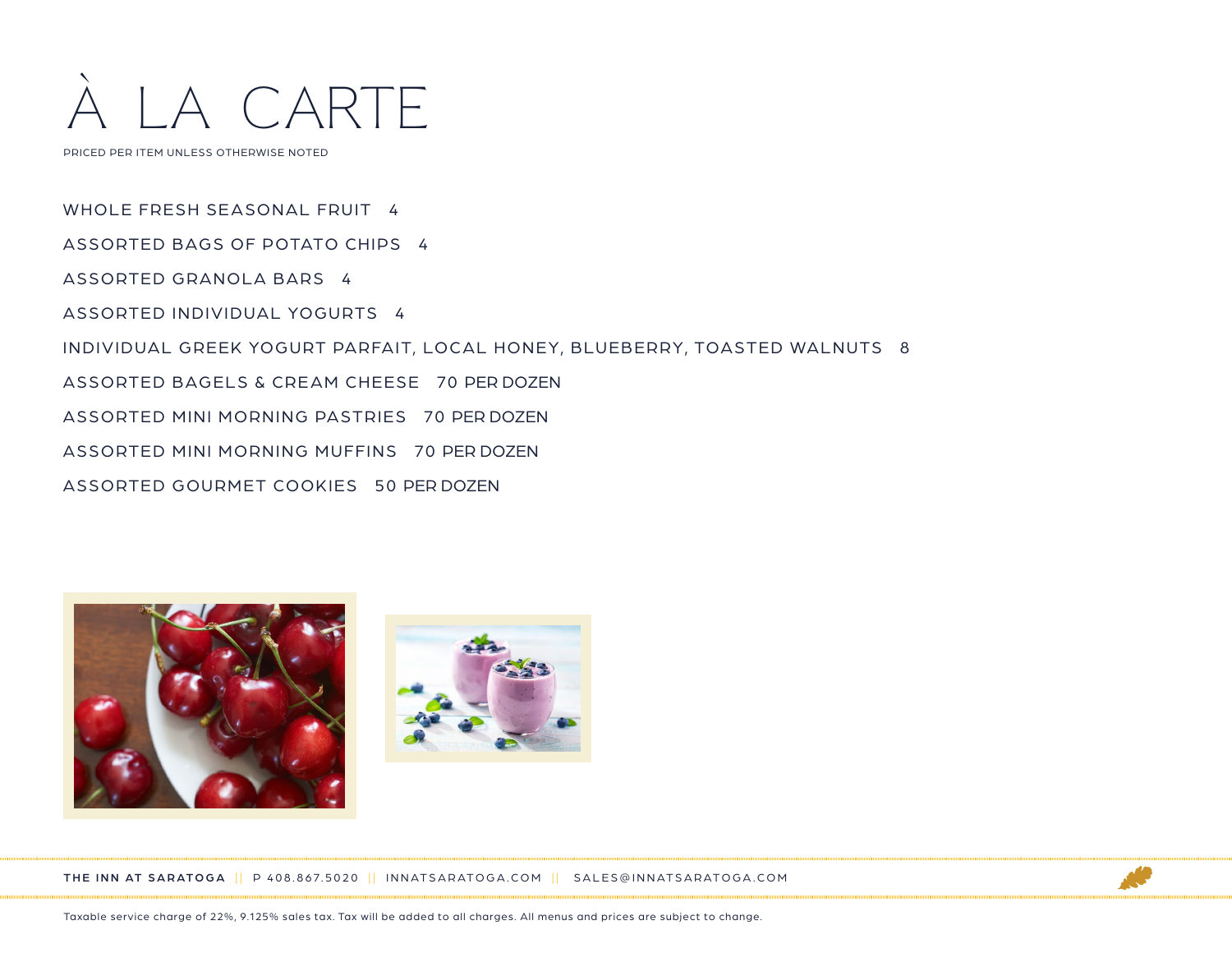

PRICED PER ITEM UNLESS OTHERWISE NOTED

# À LA CARTE BEVERAGES

REGULAR OR SUGAR FREE RED BULL 7

ASSORTED SODA 4

BOTTLED WATER 4

EVIAN BOTTLED WATER 7

SANPELLIGRINO SPARKLING WATER 7

COCONUT WATER 7

SANTA CRUZ CAT AND CLOUD FRESHLY BREWED REGULAR, DECAFFEINATED COFFEE 110 PER GALLON

DAMANN FRERES ASSORTMENT OF HOT TEA 110 PER GALLON

FRESH SQUEEZED ORANGE JUICE 40 PER CARAFE

# ALL-DAY BEVERAGE SERVICE 35 PER PERSON HALF-DAY BEVERAGE SERVICE 25 PER PERSON

freshly brewed regular and decaffeinated coffee

assortment of hot tea

assorted soda

bottled water



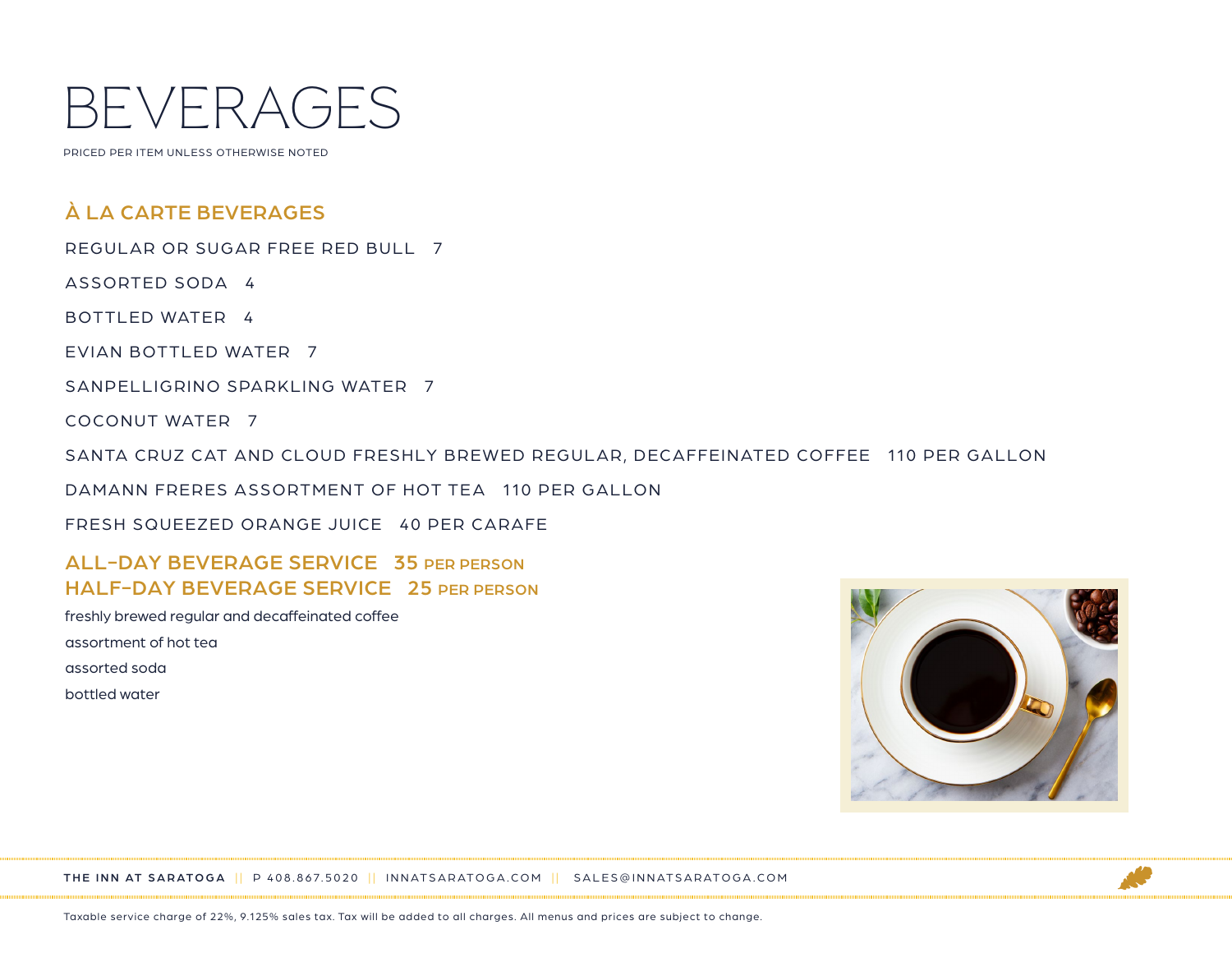

PRICED PER PERSON

# BOXED LUNCH 45

OVEN ROASTED TURKEY BREAST swiss cheese, lettuce, tomato, whole wheat bread

ROAST BEEF cheddar cheese, lettuce, tomato, baguette

BLACK FOREST HAM swiss cheese, lettuce, tomato, mustard, country white bread

GARDEN VEGETABLE traditional hummus, cucumbers, sprouts, tomatoes, avocado, country wheat

#### **SIDES**

potato chips

fresh whole fruit

DESSERT

freshly baked chocolate chip cookie

#### DRINKS

add bottled water or soda for additional cost





oven roasted turkey breast, rare roast beef, smoked ham, cheddar cheese, swiss, lettuce, tomato, dill pickles, mayonnaise, dijon mustard, assorted artisan breads

seasonal field greens, tomato, cucumber, buttermilk ranch herb vinaigrette

SIDE

assorted potato chips

**DESSERTS** assorted freshly baked cookies